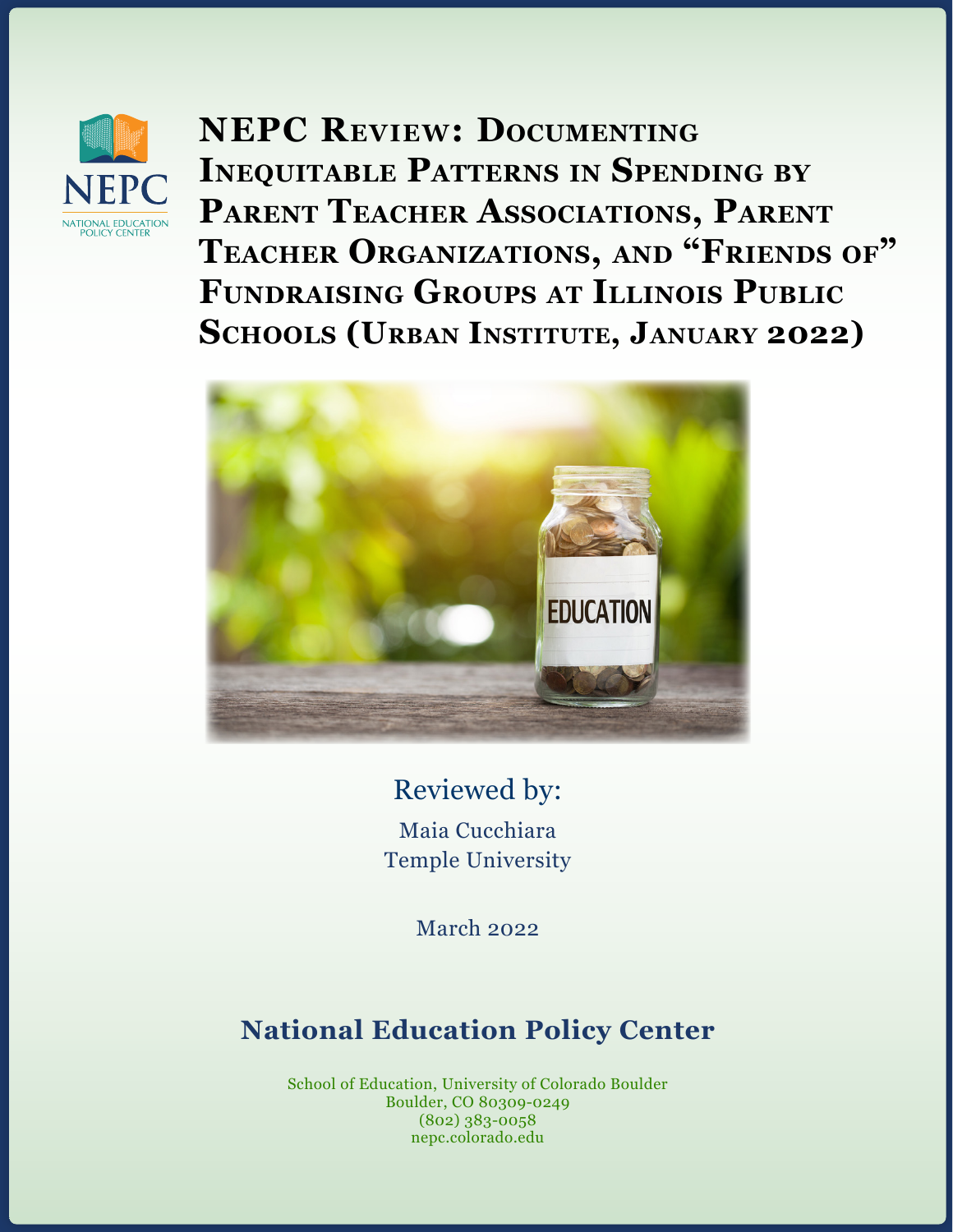### **Acknowledgements**

#### **NEPC Staff**

Faith Boninger Publications Manager

Patricia Hinchey Academic Editor

Elaine Duggan Production Design

Alex Molnar Publications Director

Kevin Welner NEPC Director

**Suggested Citation:** Cucchiara, M. (2022). *NEPC review: Documenting inequitable patterns in spending by parent teacher associations, parent teacher organizations, and "friends of" fundraising groups at Illinois public schools.* Boulder, CO: National Education Policy Center. Retrieved [date] from<http://nepc.colorado.edu/thinktank/fundraising>

**Funding**: This review was made possible in part by funding from the [Great Lakes Center for Educational Research and Practice](http://www.greatlakescenter.org).





This work is licensed under a [Creative Commons Attribution-NonCommercial-](https://creativecommons.org/licenses/by-nc-nd/4.0/)[NoDerivatives 4.0 International License](https://creativecommons.org/licenses/by-nc-nd/4.0/).

This publication is provided free of cost to NEPC's readers, who may make non-commercial use of it as long as NEPC and its author(s) are credited as the source. For inquiries about commercial use, please contact NEPC at [nepc@colorado.edu](mailto:nepc%40colorado.edu?subject=).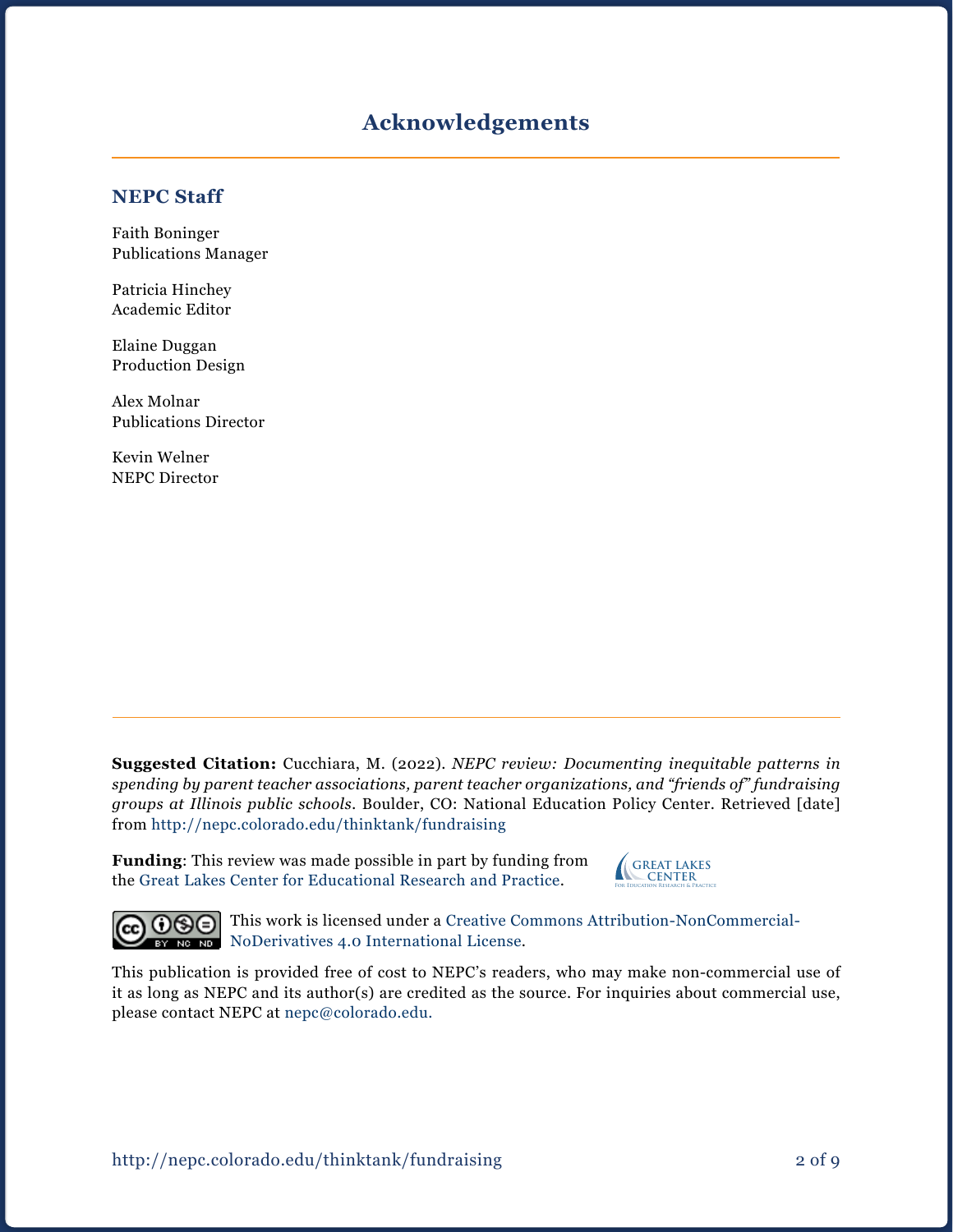

# NEPC Review: Documenting Inequitable Patterns in Spending by Parent Teacher Associations, Parent Teacher Organizations, and "Friends of" Fundraising GROUPS AT ILLINOIS PUBLIC SCHOOLS (URBAN INSTITUTE, January 2022)

Reviewed by:

Maia Cucchiara Temple University

March 2022

#### **Summary**

Research suggests that public schools serving advantaged students are more likely than other public schools to benefit from private fundraising. *Documenting Inequitable Patterns in Spending by Parent Teacher Associations, Parent Teacher Organizations, and "Friends of" Fundraising Groups at Illinois Public Schools,* a new report from the Urban Institute, finds that private fundraising in Illinois follows this pattern. Based on an analysis of tax return data for 600 school-specific organizations in the state, matched with school-level demographic data, the report finds that such fundraising organizations are more likely to exist in advantaged schools. It also finds that groups at wealthier and whiter schools spend more per student than groups at other schools. In light of these findings, the report recommends that state and district policymakers track private fundraising and consider strategies for resource sharing and equalization. While the report's claims are consistent with other research, problems with the analysis and presentation of the data severely undercut its validity, making it hard to know how much these patterns exist in Illinois schools. In particular, the report fails to conclusively demonstrate two key claims: that schools serving wealthy student bodies are more likely to have private fundraising groups, and that larger shares of white students are associated with increased private spending. Nonetheless, the report's approach of calculating per-pupil spending to estimate the magnitude of spending by private fundraising organizations could be useful to scholars and policymakers interested in understanding the potential impact of school-specific fundraising organizations. These groups could also find report's recommendations helpful, especially those concerning tracking and equalizing funds raised.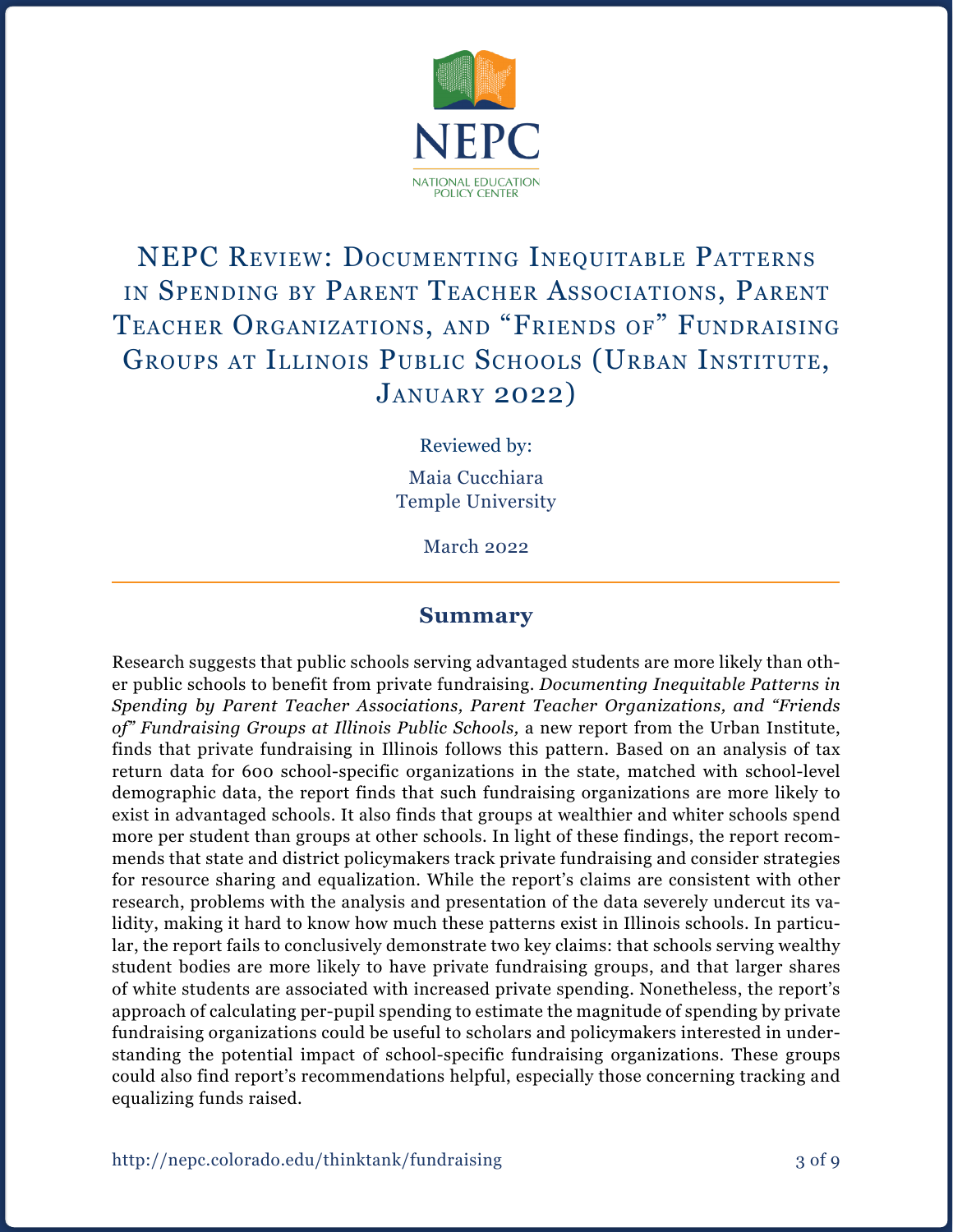

# NEPC Review: Documenting Inequitable Patterns in Spending by Parent Teacher Associations, Parent Teacher Organizations, and "Friends of" Fundraising GROUPS AT ILLINOIS PUBLIC SCHOOLS (URBAN INSTITUTE, January 2022)

Reviewed by:

Maia Cucchiara Temple University

March 2022

# **I. Introduction**

Educational inequality has many sources. For decades, policy debates have tended to focus on state- and district-level expenditures, with evidence increasingly showing that more funding leads to improved outcomes for students.<sup>1</sup> However, private fundraising also plays an important role in supplementing school resources, potentially serving as another source of inequality. Public schools that serve middle- and upper-income families often have more potential to raise significant amounts of money than schools serving lower-income families. Private funds can support additional programming or improvements to facilities or pay for extra staff—things that other schools, even in the same district, cannot afford. As a result, some states and districts have implemented policies designed to equalize benefits of private fundraising.<sup>2</sup>

A recent Urban Institute report analyzing the role of parent teacher organizations and similar groups echoes and amplifies the existing critique of private fundraising: the charge that it exacerbates inequitable school funding. The report, *Documenting Inequitable Spending by Parent Teacher Associations, Parent Teacher Organizations, and "Friends of" Fundraising groups at Illinois Public Schools,* authored by Claire Mackevicius, compares the amount of money raised by such groups with the demographics of the students served.3 It asserts that private fundraising increases educational inequality and that state and district policymakers should document the amounts such groups raise and consider the additional resources when making funding decisions.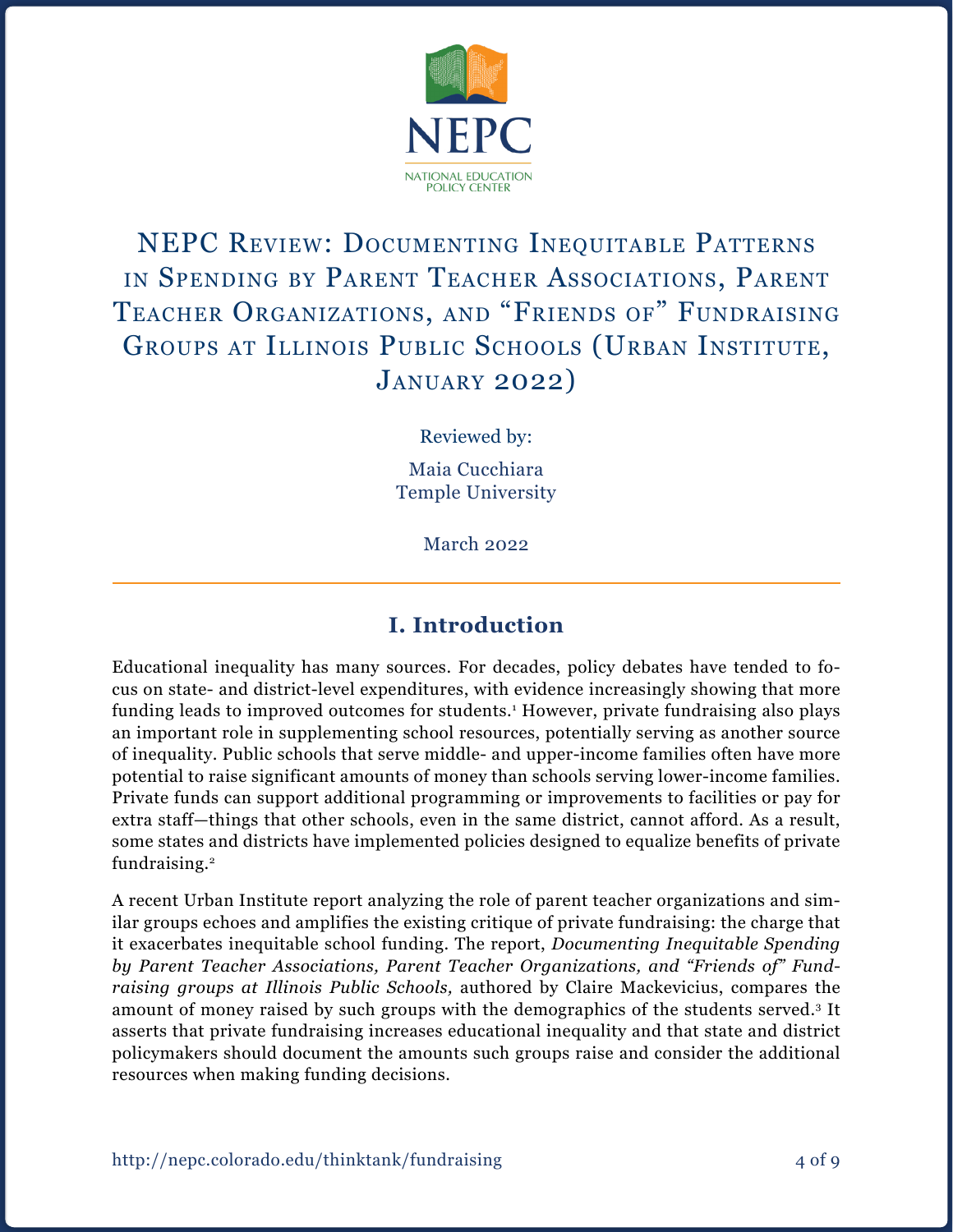# **II. Findings**

To take stock of the impact of private fundraising in Illinois, the report asks several questions, which are implied rather than directly stated:

- 1. How much money do school-specific organizations spend per pupil and how do these amounts vary by school?
- 2. How does the existence of fundraising groups at Illinois schools correlate with the financial status of students served?
- 3. How does the amount a group spends correlate with the financial status of students served?
- 4. How does the amount a group spends correlate with the race/s of students served?

The report matches data from all 600 fundraising organizations that filed taxes in Illinois with information on school characteristics and calculates the amount spent per pupil. Findings are displayed in four figures, supplemented with examples of specific schools and districts.

The report shows a wide distribution in the amount of money spent; on average such groups spent about \$100 per pupil, but the groups in the top 25% spent an average of nearly \$270 per pupil. The report claims that this money was especially helpful as schools struggled with the Covid-19 pandemic, allowing some schools to reopen more quickly than others.

The report further finds that private fundraising groups are more likely to exist at schools with a smaller percentage of students eligible for free or reduced-price lunch (FRPL) and that the groups spending the most money serve schools with the wealthiest populations. Similarly, higher-spending organizations are most likely to benefit schools serving whiter populations. These patterns exist both across and within school districts.

Taken together, the report argues, these data show fundraising groups ultimately have "regressive effects" on school-level resources, providing additional resources to schools and students who are already advantaged with respect to race and income. The report concludes with several recommendations for state and local policymakers:

- Develop systems for documenting private fundraising.
- • Take fundraising information into account when allocating federal, state, and local funds across schools.
- • Develop strategies for distributing funds raised by wealthier schools across multiple schools.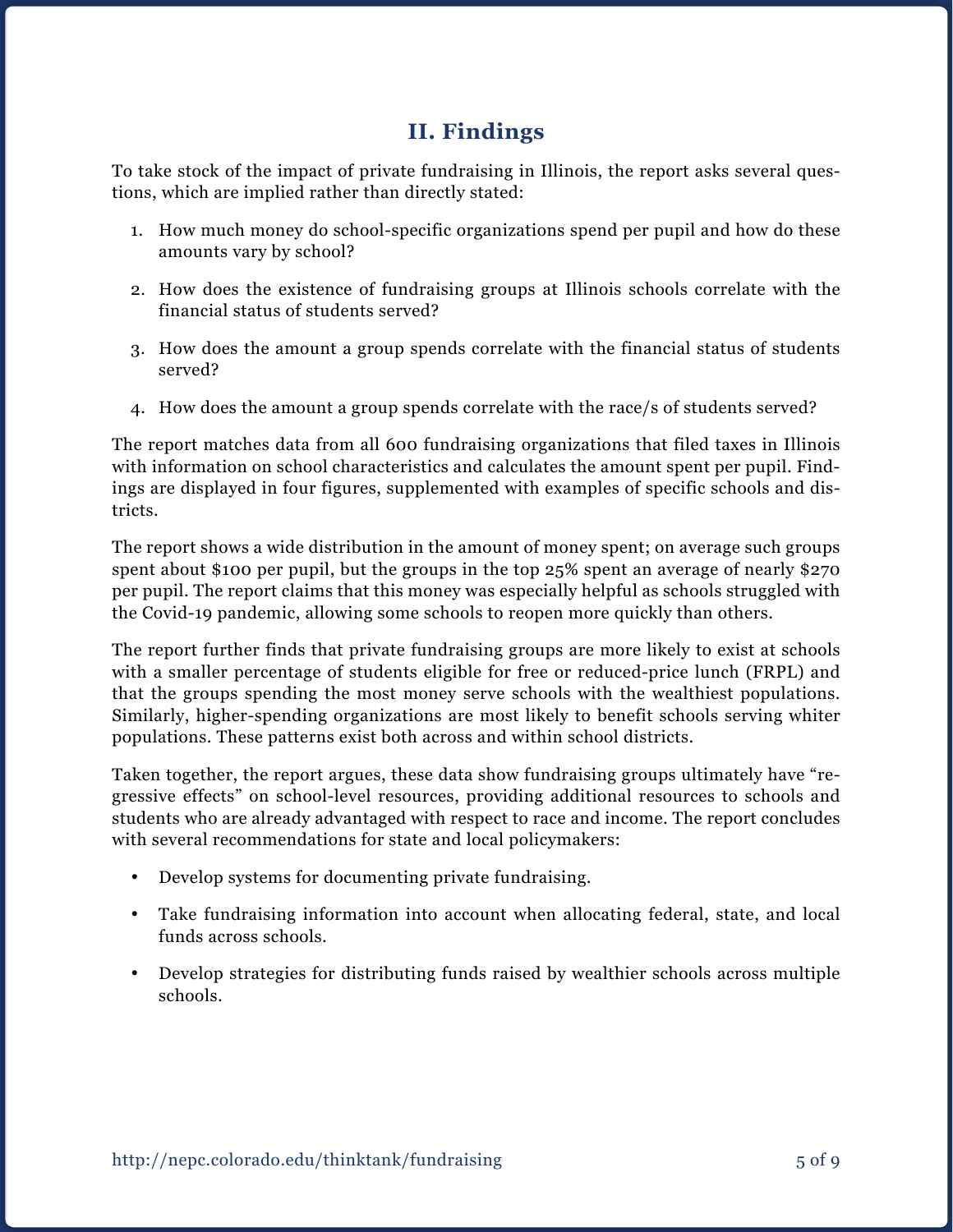## **III. Rationale**

The report's conclusions and recommendations are based on several assumptions:

- Tax records provide an accurate representation of the amounts fundraising groups spend.
- Per-pupil spending is a more meaningful metric of impact than the absolute value each group raises or spends.
- The percentage of students eligible for free or reduced-price lunch is an appropriate proxy for student wealth, such that schools serving small numbers of FRPL-eligible students are "wealthier-serving."
- • The *average* amount spent is a good indicator of fundraising impact.

### **IV. Use of Research Literature**

The report is nicely situated within the large and growing literature on the role and impact of parents' organizations. It cites key studies that have examined how much these organizations raise and the extent to which they disproportionately advantage schools with already advantaged populations.4 It also engages with literature showing what happens when PTAs become "professionalized"—that is, when participating parents are expected to have professional-level skills and those who do not are marginalized.5

## **V. Review of Methods**

The report uses tax returns from the 600 school-specific fundraising groups in Illinois, matched with data on school-level characteristics (school size, racial composition, and percent eligible for FRPL) from the Urban Institute's Education Data Portal. The report gives little information about this data portal, but, according to the website, the portal integrates data from a variety of sources, including the Common Core of Data, which is a credible source for information on school-level characteristics.<sup>6</sup> The report then puts the amount spent by each organization into "per-pupil terms," presumably by dividing the amount spent overall by the number of students in each school. This is a reasonable step, as it accounts for differences in school size and provides a better measure of how students might benefit than overall amount spent. Because the bulk of the data in the report is displayed in four figures, which then form the foundation for the report's conclusions, this section will discuss each of these in turn.

Figure 1 of the report, a bar graph, answers the first question, about the amounts the groups raise and how they vary across schools. It shows that per-pupil spending varied from zero to approximately \$600, with an average of \$107.12. Yet, as the figure shows, there is a fairly long tail to this distribution. For this reason, it is less helpful to know the *average* amount raised than it would be to know the *median*. As with distributions of income, medians tend to be more meaningful than means.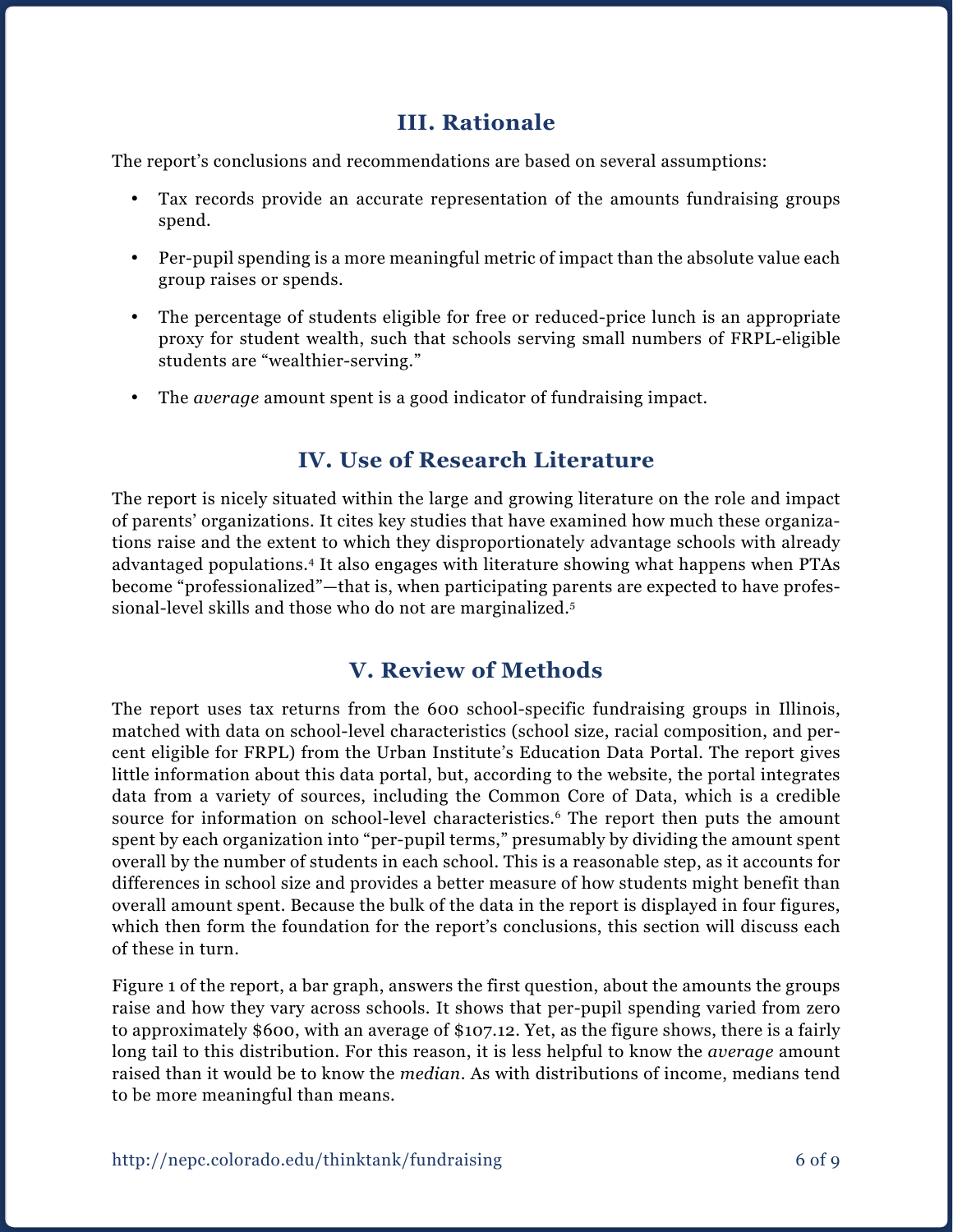The figure also suffers from some design issues. The x-axis of this bar graph, per-pupil expenditure, would be easier to interpret with more specific labelling. As currently configured, it is difficult to know the actual value of each bar. Additionally, the report claims that the top 25% of organizations spend an average of \$266.93. Yet a closer look reveals some inconsistencies. The figure includes a vertical line indicating the place on the graph where the top 25% begins. However, going by the location of the numbers on the x-axis (which, again, is hard to interpret), this line is at approximately \$300 per pupil. It does not make sense that the average would be lower than that. Either the axis label is incorrect or the way the report interprets the data and displays this demarcation is inaccurate.

To begin to unpack the relationship between fundraising and existing patterns of inequality, Figure 2, another bar graph, assesses the correlation between the existence of a parent teacher organization that raises funds and the percentage of students eligible for FRPL. There are significant methodological problems associated with this approach. First, the report labels schools with small shares of FRPL eligible students as "wealthy." This is misleading, as it implies that such schools serve children who are in the upper income brackets, which may not be the case.

Second, the report claims the figure shows that "there are more parent teacher associations at wealthier schools." However, because we do not know the total number of schools in each category, we cannot know that this is a function of a meaningful difference with respect to student income or simply the result of the existence of more "wealthy" schools in the state. If the majority of schools in Illinois had very low percentages of FRPL-eligible students, then the fact that most fundraising groups were associated with low-poverty schools would make sense. It would have been more useful to *first* break schools into quintiles based on the percent of FRPL-eligible students and *then* calculate the percent of schools within each quintile that have a private fundraising organization. If a higher percentage of low-poverty schools had such organizations (and a lower percentage of high-poverty schools), then the pattern this figure purports to show would clearly exist. But without that analysis, it is just impossible to be certain.

Finally, the values of the x-axis of this graph (the share of students eligible for FRPL) extend only from 0.0 to 0.8. Yet there must be schools in Illinois with more than 80% of students eligible for FRPL. Perhaps there were no parent teacher organizations filing tax returns at those schools? If so, this is another reason that calculating the percent of schools within each quintile (based on share of FRPL-eligible students) would have been a more effective way of analyzing and displaying the data.

The report's analysis of data on the relationship between FRPL status and organizations' per-pupil expenditure is also problematic. Figure 3, a scatterplot with share of students eligible for FRPL as the x-axis and organizations' per-pupil expenditures as the y-axis, is difficult to interpret. First, the x-axis is divided into quintiles, but one quintile is missing a label and the far-right quintile is labeled 0.8. Adding to the confusion, the report claims that "organizations associated with the wealthiest quarter of schools . . . spend much more (an average of \$123 per pupil) than the fewer organizations at the least-wealthy quarter of schools (an average of less than \$50 per pupil) (figure 3)."7 Yet, as noted above, Figure 3 appears to be dividing the schools into quintiles, not quartiles. Why not be consistent? Even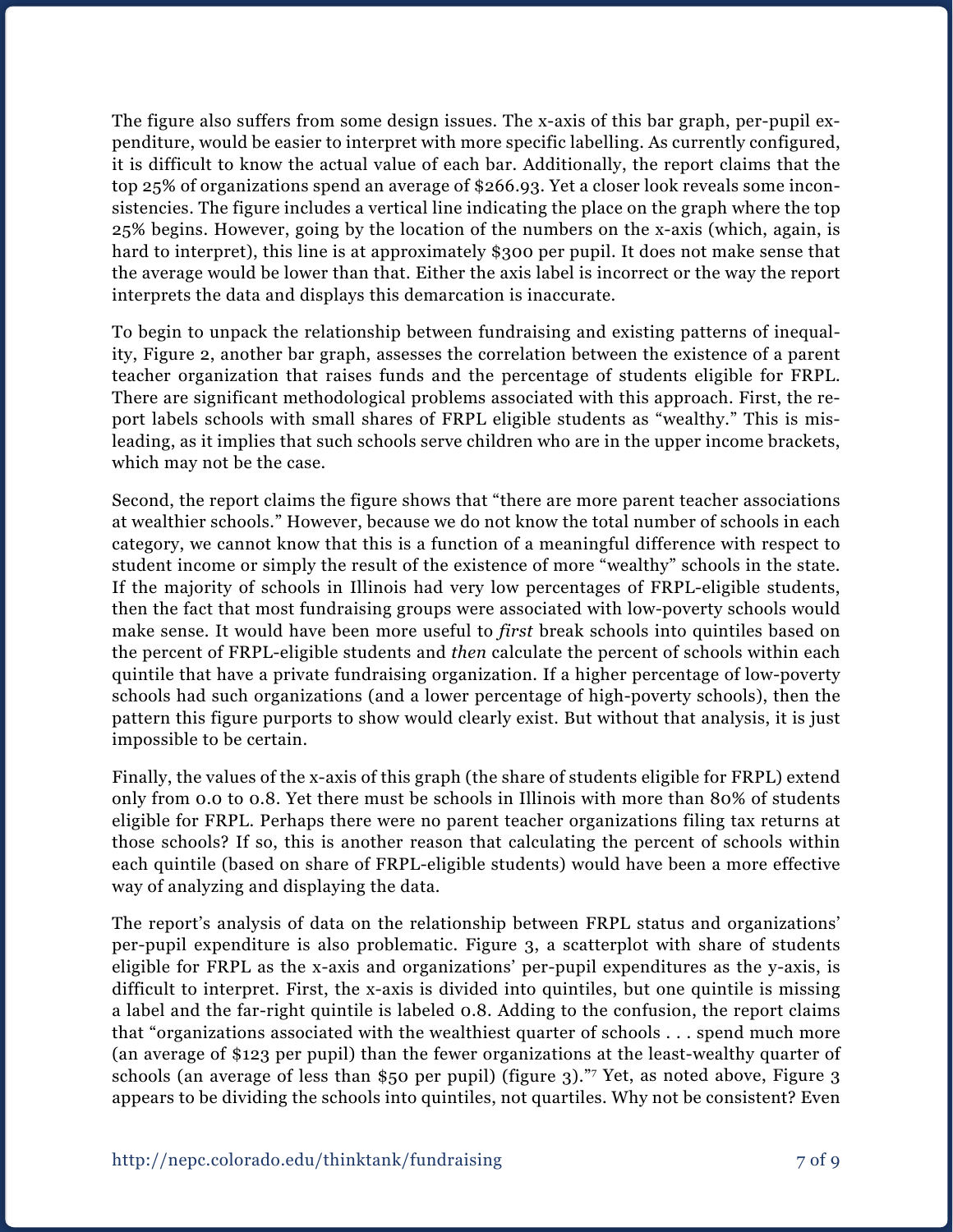more important, there is no information about what each dot in the scatterplot actually represents. Are they mean or median amounts spent for the schools at each level of FRPL eligibility? This figure would have been far more effective as a bar graph that included the number of schools in each category or as a scatterplot with each school represented as a dot. Though the overall pattern seems in line with the report's claims, the way these data are presented undermines their impact.

The report's final analysis examines the relationship between a school's "relative racial composition" (determined as "relatively less white" and "relatively more white") and the organization's per-pupil expenditure. This analysis, displayed in Figure 4, purports to show that organizations at whiter schools spend more money than those at less-white schools. However, there are no labels at all on the x-axis, leaving the reader to wonder how much variation there is between "relatively more white" and "relatively less white" and what the points along the axis actually mean. As with Figure 3, there is also no information about what each dot represents. Here again, a scatterplot with a dot for each school would have been most effective.

Finally, with the exception of a few extremes for the whitest schools, the pattern is less clear than it appears to be with Figure 3. Overall, there does not seem to be a strong relationship between racial composition and spending. The figure includes a trend line suggesting a positive relationship between whiteness and amount spent, but this line is likely skewed by the extreme cases. The discussion of the data, on page 6, similarly focuses on the extreme cases, comparing the whitest schools in one district (with very high-spending organizations) with the least white schools (with lower-spending organizations). While these extremes are indeed striking, it is not clear from Figure 4 that they indicate an overall pattern.

## **VI. Review of Validity**

The report's conclusions are consistent with findings from other research showing that schools serving more affluent student populations are more likely than other schools to benefit from significant parent fundraising efforts. However, the problems with the analysis and presentation of the data severely undercut its validity, making it hard to know how much these patterns exist in Illinois schools.

### **VII. Usefulness of Report**

The report fails to conclusively demonstrate two key claims: that schools serving wealthy student bodies are more likely to have private fundraising groups and that an increase in the proportion of the student body that is white is associated with increased spending by private organizations. However, its approach to estimating the magnitude of spending by private fundraising organizations (by calculating per-pupil spending) could be useful to scholars and policymakers interested in understanding the potential impact of school-specific fundraising organizations. These groups could also find report's recommendations, especially about tracking and equalizing funds raised, helpful.